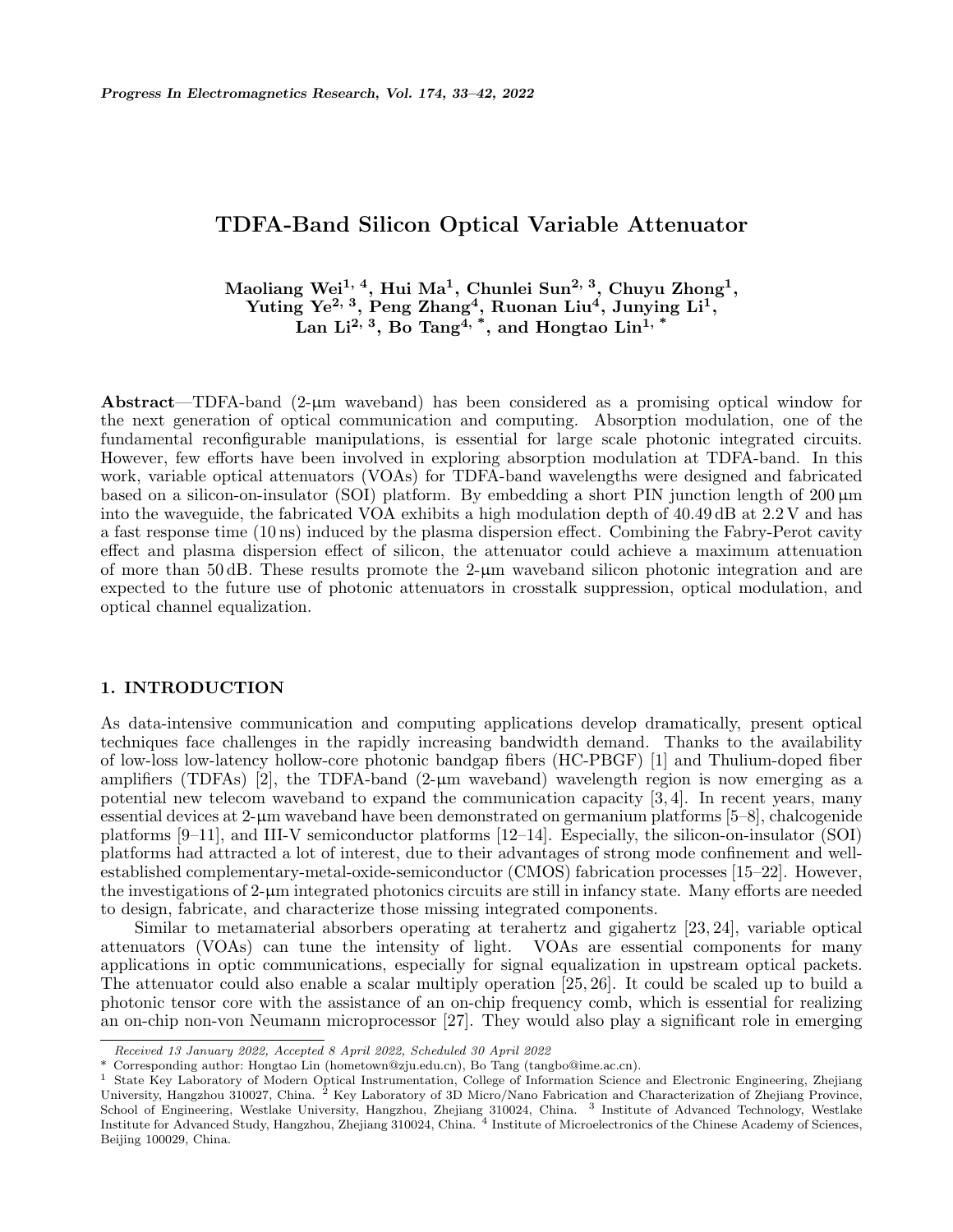large-scale optical systems such as optical interconnect processors [28–30], memories [31], optical neural networks [32–36], and optical phased arrays [37, 38]. Different kinds of silicon VOAs operated in the O/C band have been intensively studied [6, 39, 40], but few works were conducted for VOAs working at the TDFA-band.

Optical attenuation for silicon VOAs can be implemented by changing the complex refractive index of the waveguide mode, i.e., by changing the real part of the refractive index (refraction) or/and the imaginary part of the refractive index (absorption). Interferometric waveguide configurations, such as Mach-Zehnder Interferometers (MZIs) or resonators, are commonly adopted for refraction-tuning types of silicon VOAs. Phase shift tuning in integrated optical paths in these devices usually relies on the electro-optical (EO) or thermo-optic (TO) effect in silicon photonics. EO phase shifter consisting of a silicon PN junction can modulate light at a speed of tens of GHz. However, the size of devices is usually in the millimeters range due to the small refractive index change of carrier depletion in silicon [41]. Thermo-optical silicon VOAs could be compact with high attenuation ratio, but their response time (*∼* µs to ms range) is slow [42–44]. Besides, the interferometric configuration results in undesired wavelength dependence of attenuation in refractive-tuning types of silicon VOAs, which is unfavored for large-scale photonic systems. Utilizing the carrier injection effect of silicon, silicon VOAs with broadband operation window and moderate modulation speed (about 10 ns) can be realized. This is highly desired for the wavelength division multiplexing passive optical networks (WDM-PONs) and other emerging applications. Besides, the attenuation coefficient at  $2 \mu m$  induced by the injected carrier could be around 1.7 times greater than that at  $1.55 \,\mu\text{m}$  [45]. As a result, it is possible to realize more compact and energy-efficient absorptive VOAs at  $2 \mu m$ .

In this paper, we demonstrate high-speed TDFA-band VOAs based on a 220-nm SOI platform utilizing carrier injection and free-carrier absorption effect. By embedding the PIN junction into the waveguide, we obtain high carrier-injection efficiency and high-speed intensity modulation. The insertion loss of the attenuator without bias voltage could be neglected, and the minimum attenuation is as high as 40.49 dB for a 200-µm-long VOA with a bias voltage of 2.2 V. By taking advantage of the Fabry-Perot effect, the maximum attenuation could achieve more than 50 dB. Benefiting from the compact size of the VOA, the device demonstrates a fast response time  $(10\% - 90\%$  rise time) of 10 ns.



**Figure 1.** (a) Cross-sectional diagram of the VOA, the inset is the optical mode of the waveguide. (b) The simulated loss of the waveguide varied with the distance between the waveguide core and metal contacts. (c) The simulated optical loss changed with the variation of the doping distance.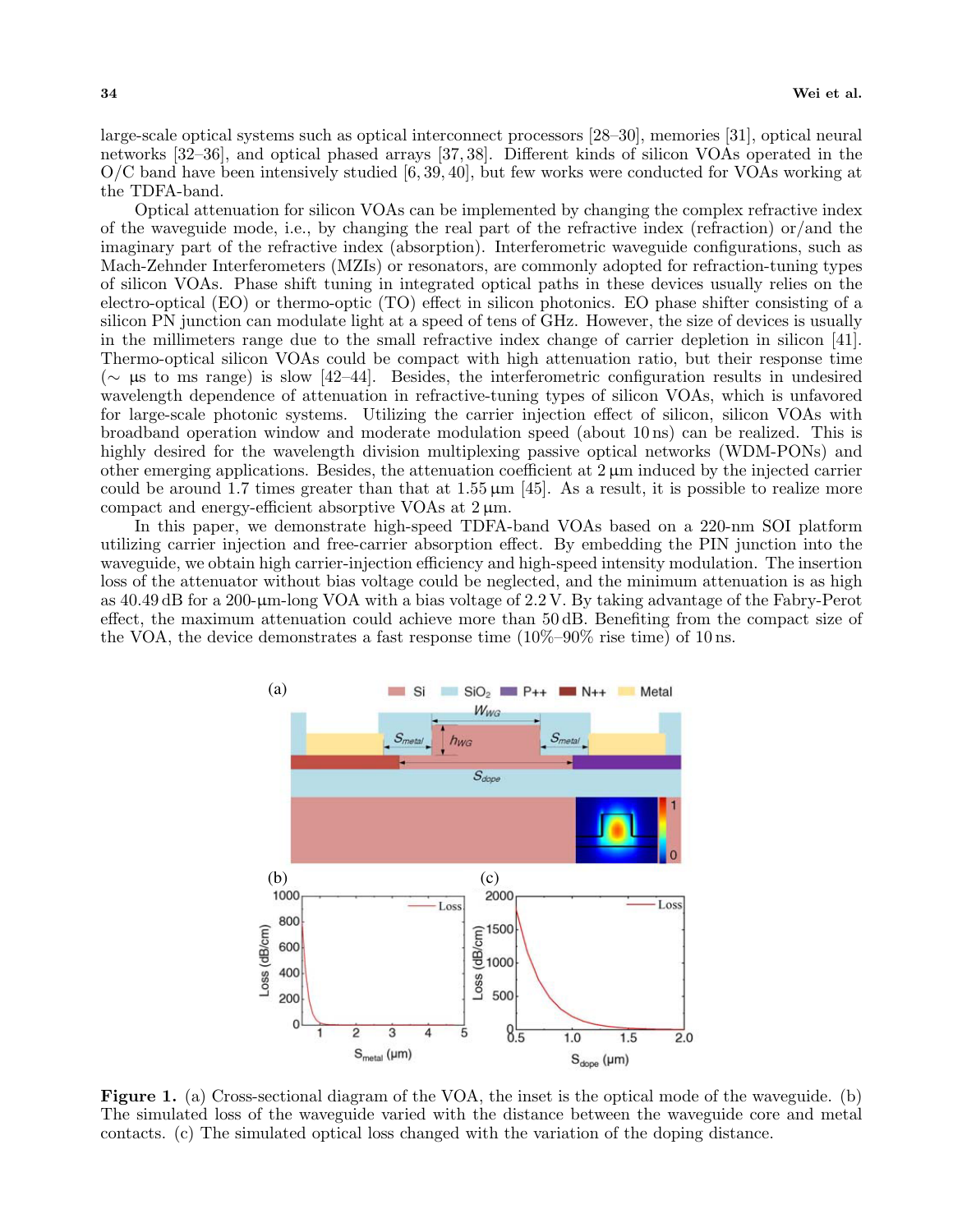#### **2. OPERATION PRINCIPLE AND SIMULATION**

Figure 1(a) shows the cross-sectional diagram of the waveguide with a width  $(W_{WG})$  of 600 nm and a ridge height (*hW G*) of 150 nm. In this work, we set the distance between the waveguide core and metal pads (*Smetal*) to 3.7 µm, which is sufficient to avoid additional losses introduced by the metal absorption (Figure 1(b)). The sides of the core waveguide are symmetric p-type and n-type doped silicon, respectively. The targeted doping concentrations are  $2.472 \times 10^{20}$  and  $2.781 \times 10^{20}$  cm<sup>−3</sup> for the heavy p-type and n-type regions, respectively. The loss of the waveguide is decreased with the increase of the distance between p-type and n-type doping  $(S_{dope})$ . As shown in Figure 1(c), the loss induced by doped silicon is negligible when the distance  $(S_{dope})$  is larger than 1.5  $\mu$ m. In our design, the  $S_{dope}$ is set to  $1.5 \,\mu \text{m}$ .

To estimate the electrical and optical performance of the PIN junction, a 2D simulation in Lumerical Device was conducted by solving the distribution of carriers. The electron concentration distributions of the ridge waveguide under different biases are shown in Figure 2(a). The PIN attenuators were operated in a forward bias mode, where the number of electrons transported and the current increases exponentially with the increasing applied voltage. Due to the plasma dispersion effect, the refractive index of the silicon decreases while the absorption increases with the injection of carriers in the PIN junction [46]. The simulated waveguide's effective refractive index and propagation loss in the PIN junction region at  $2025 \text{ nm}$  are illustrated in Figure 2(b). The attenuation of the  $200-\mu\text{m-long PIN}$ junction waveguide could be designed to achieve 36.24 dB at a bias of 2.2 V. By utilizing the Fabry-Perot effect [47], a higher extinction ratio could be realized at  $2 \mu m$  waveband.



Figure 2. (a) Electron concentration distribution of a PIN junction at 0V, 1.0V, 1.5V, 2.0V, and 2.2 V. (b) The effective refractive index and propagation loss of a PIN junction at different forward biases at the wavelength of 2025 nm.

#### **3. DEVICE FABRICATION**

Figure 3(a) illustrates the fabrication process of the VOA. The device is based on the silicon on insulator (SOI) platform. Before fabricating the metal contacts, the patterning and doping of the waveguides were conducted in the Institute of Microelectronics of the Chinese Academy of Sciences (IMECAS) in a customized multi-process wafer (MPW) run. The process started from an SOI wafer with a 220 nmthick top silicon layer. The pattern of the waveguide and the doped silicon regions was defined by deep ultra-violet (DUV) photolithography.

Firstly, 150-nm-thick silicon was etched by the inductive coupling plasma (ICP) etching process. We have characterized the low-loss waveguide, and the propagation loss of the 150 nm ridge waveguide was  $1.62 \text{ dB/cm}$  [18]. Then, boron ions with a concentration of  $1.7 \times 10^{20} \text{ cm}^{-3}$  and phosphorous ions with a concentration of  $1.7 \times 10^{20} \text{ cm}^{-3}$  were implanted subsequently to form the heavy p-type and n-type regions. The doping concentrations of p-type and n-type doping were  $2.472 \times 10^{20} \text{ cm}^{-3}$ , 2.781 × 10<sup>20</sup> cm<sup>−3</sup>, respectively, measured by Hall bar devices. Afterward, the metal contacts were patterned by electron-beam lithography (EBL, Raith Voyager) with positive-tone resist (ARP 6200.13). The 5-nm-thick Ti/100-nm-thick Au metal contacts were fabricated by electron beam evaporation (Ei-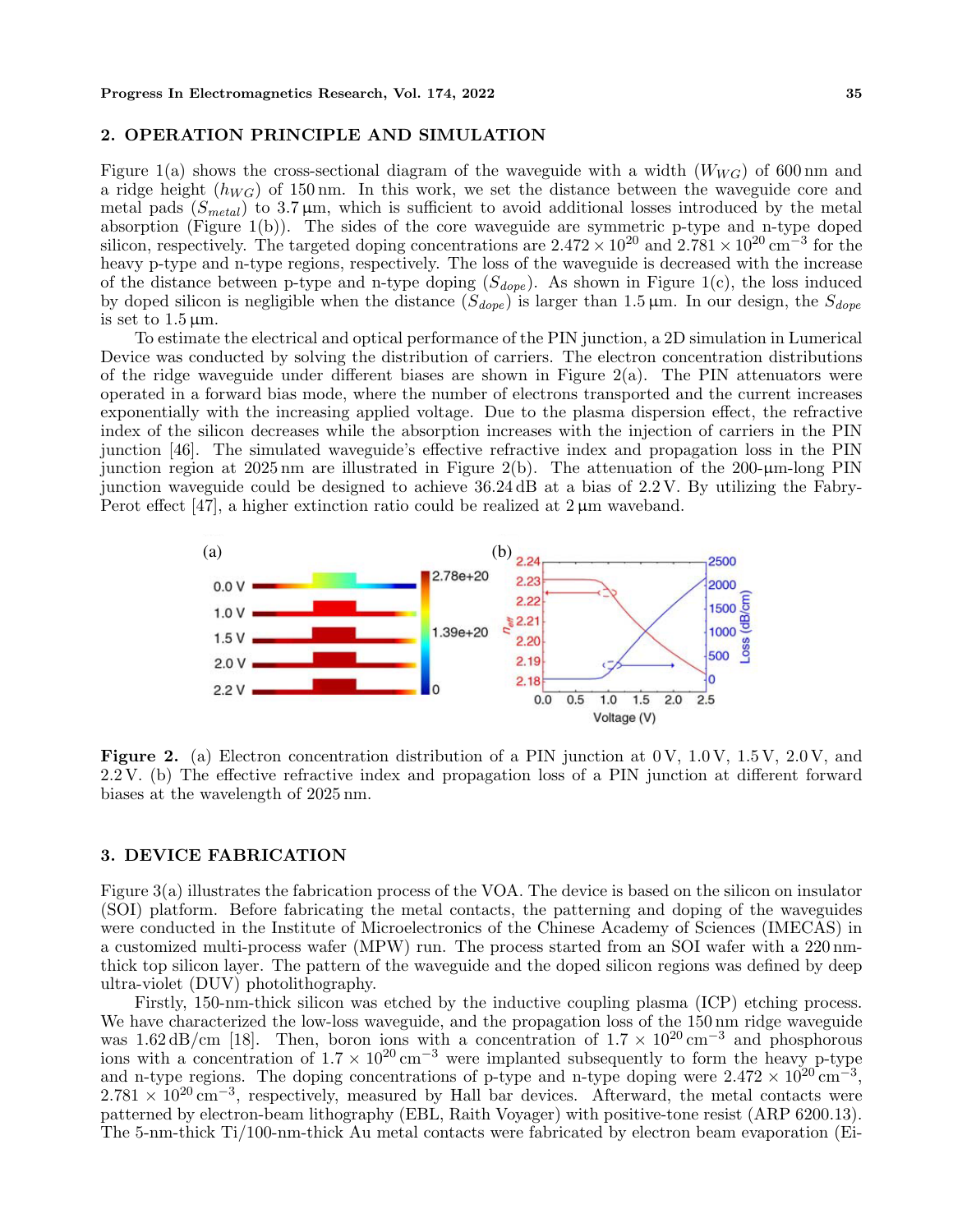

**Figure 3.** (a) The fabrication flow chart of the VOA. (b) The micrograph of the fabricated VOA.

5Z) followed by a lift-off process. The device was then covered with  $1-\mu m$  thick silicon dioxide by plasma-enhanced chemical vapor deposition (PECVD, DISCOVERY-635), and electrode windows were opened via hydrofluoric acid wet etching. Figure 3(b) is a micrograph of a fabricated PIN junctionbased photonic attenuator. The device consists of a 200-µm long PIN junction in a rib waveguide. The bending radius of the partially etched waveguide was set to  $30 \mu m$  to get rid of the bending loss of the waveguide. The VOA could actively tune the transmittance of light in the photonic integrated circuits.

#### **4. RESULTS AND DISCUSSIONS**

A 2 µm tunable laser transmission measurement system and a fiber coupling system were set up to characterize the fabricated PIN attenuator. Details of the setup were described in our previous work [19]. A source meter (Keithly 2450) was used to apply the forward bias voltage while recording the current going through the PIN junctions. A commercial RF probe (GGB 40A-GS-150-DP) was used to apply the electrical signal to the device under test (DUT). A photodetector measured the light passing through the attenuators. As shown in Figure  $4(a)$ , the current of our VOA increased sharply at a forward bias greater than 0.8 V, while the output power simultaneously decreased.

The reduction of normalized transmission at  $2025 \text{ nm}$  (Figure 4(a)) is due to the carrier injection into the waveguide core. By applying a voltage of 2.2 V to the attenuator, the attenuation reached 40.49 dB, and the corresponding power consumption was 223.50 mW. The slight difference in extinction ratio results from the unstable contact between the radio frequency (RF) probe and the metal contacts.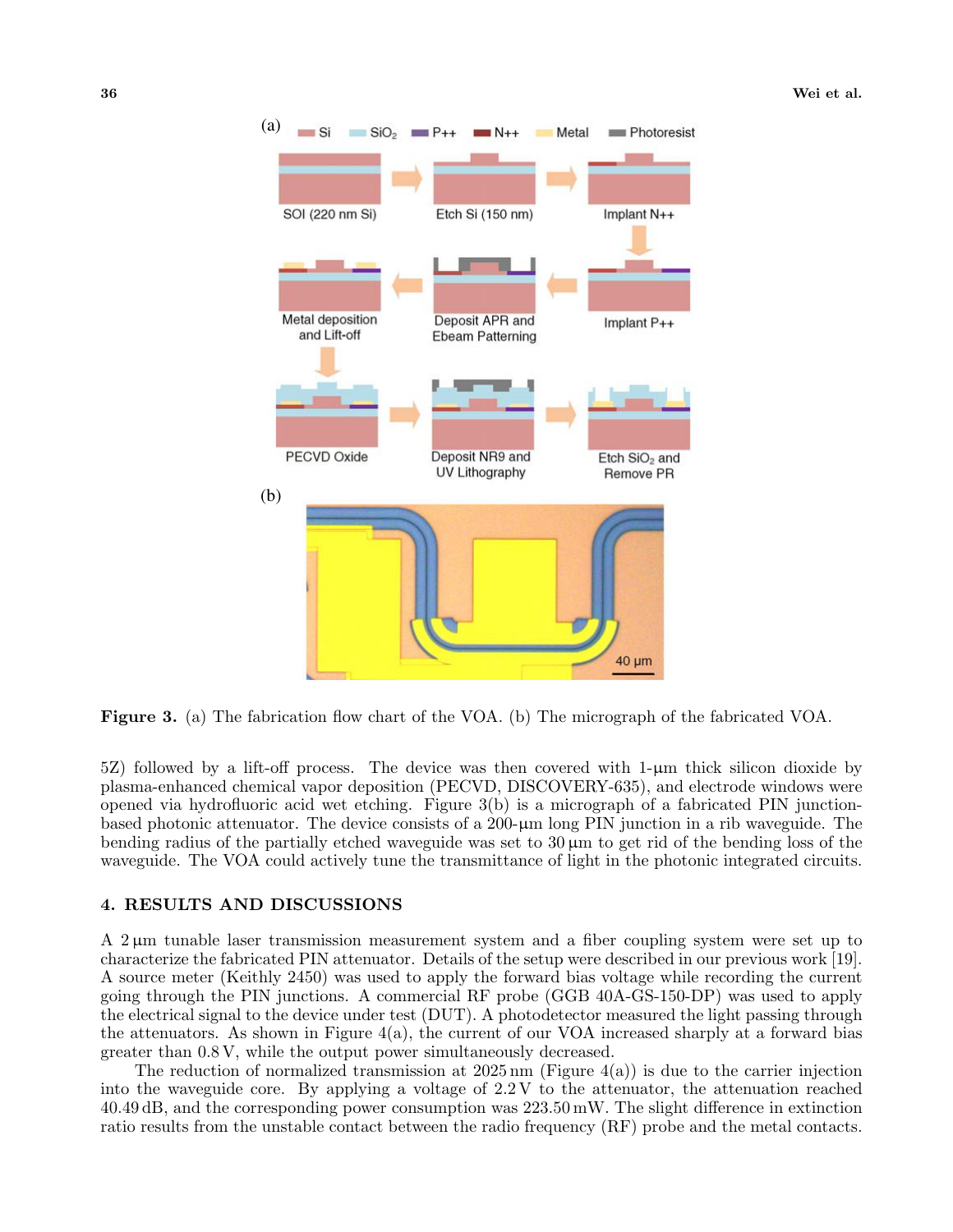

**Figure 4.** (a) The measured current and transmission at different forward biases at the wavelength of 2025 nm. (b) The simulated and measured attenuation coefficient of the PIN-integrated photonic attenuator at 2025 nm.

The attenuation coefficient  $\alpha$  is given by

$$
\alpha = \frac{T_0 - T}{l} \tag{1}
$$

where  $T_0$  and  $T$  are the transmission at 0 V and varied bias voltages, and *l* is the length of the photonic attenuator  $(200 \,\mu\text{m})$  in our proposed attenuator). As shown in Figure 4(b), the measured attenuation coefficient agrees well with the simulated ones at a voltage less than 1.6 V. When the forward bias is larger than 1.6 V, the measured attenuation coefficient is larger than the simulated one.

To analyze the discrepancy, we performed the measurements of transmission spectra of the attenuator under different bias voltages, which are shown in Figure 5. From the spectra, we observed interference peaks when the bias voltage was larger than  $1.6 \text{ V}$ . When the voltage is larger than  $2 \text{ V}$ , the performance of the attenuator is strongly wavelength-dependent, which would be attributed to the cavity-enhanced absorption. This is due to a non-ignorable mode mismatch at the interfaces between the doped and undoped waveguides. When a forward bias is applied to the VOA, the difference in refractive index between the PIN junction and the intrinsic silicon waveguide causes Fresnel reflections. Thus, a Fabry-Perot cavity is formed and leads to spectral interference patterns. This is also the reason for the discrepancy of the simulated and measured attenuation coefficients at 2025 nm for the attenuator. By utilizing cavity-enhanced optical attenuation, a high attenuation of 50 dB, as well as low power consumption, could be achieved at the  $2 \mu m$  waveband based on an attenuator with a shorter PIN length (Figure 5).



**Figure 5.** The measured transmission spectra of the VOA at different bias voltages.

To evaluate the modulation speed of the VOA, a 10 MHz square-wave signal generated by an arbitrary waveform generator (AWG, Siglent SDG6032X-E) was applied through the metal contacts of the attenuator. The optical response was collected by a high-speed photodetector, amplified by a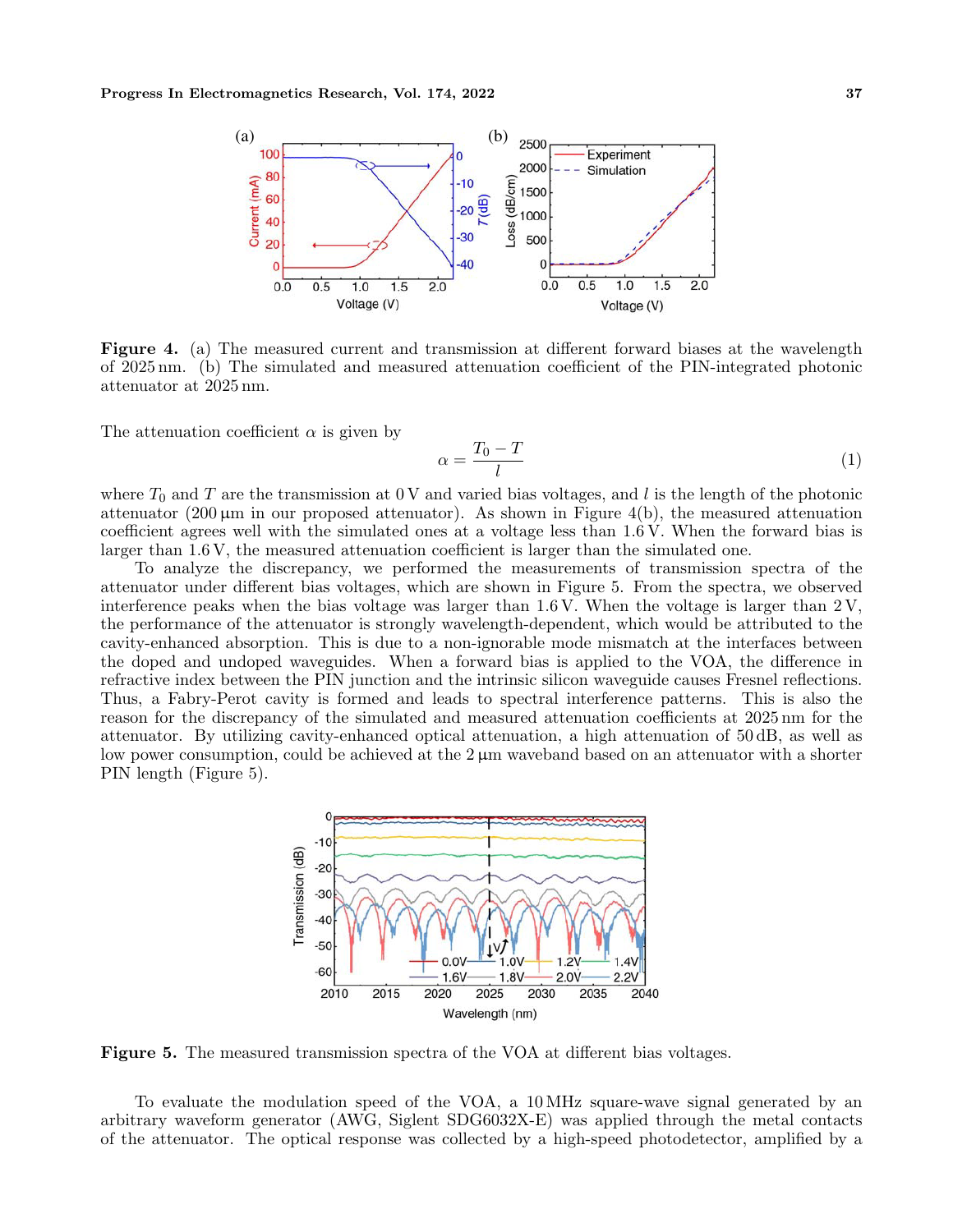

**Figure 6.** (a) The temporal response of the VOA and the corresponding square-wave signal generated by AWG. (b) The enlarged temporal response and corresponding rising and falling time.

pulse forming amplifier (PFA), and then sampled by a real-time oscilloscope (Siglent SDS5104X). At the wavelength of 2025 nm, the extinction ratio for the on-off states was measured to be 9.93 dB when a square wave with a peak voltage of  $1.3 \text{ V}$  was applied. The  $10\%$ – $90\%$  rise and  $90\%$ – $10\%$  fall times were 10 ns and 9.8 ns, respectively, as shown in Figure 6. The corresponding 3 dB bandwidth can be estimated by

$$
Bandwidth = \frac{0.35}{t_{\text{rise}}} \tag{2}
$$

where  $t_{\text{rise}}$  is the rise time of the device. The bandwidth of the device was estimated to be 35 MHz.

| Operation                   | Wavelength    | Device     | Insertion      | Maximum      | Rise/Fall               |      |
|-----------------------------|---------------|------------|----------------|--------------|-------------------------|------|
| Principle                   | (nm)          | length     | Loss           | extinction   | time                    | Year |
| [Ref.]                      |               | $(\mu m)$  | (dB)           | ratio $(dB)$ | $\tau$                  |      |
| Optoelectro-                | 1550          | 45         | $\overline{0}$ | 36           | $\sim 1 \,\text{ms}$    | 2018 |
| mechanical [39]             |               |            |                |              |                         |      |
| Thermo-                     | 1550          | $200^1$    | N/A            | 20           | $11.7 \,\mathrm{\mu s}$ | 2019 |
| optical [40]                |               |            |                |              |                         |      |
| Thermo-optical              | 2000          | 100        | $2 - 3$        | 30           | $15 \,\mu s$            | 2019 |
| $(TiN \text{ heater})$ [42] |               |            |                |              |                         |      |
| Electro-optical             | $\sim 2000^2$ | 250        | N/A            | $\sim 23$    | N/A                     | 2020 |
| (injection) of $Ge[6]$      |               |            |                |              |                         |      |
| Electro-optical             | 1952          | 2000       | 10             | 22           | $< 19.4$ ps             | 2021 |
| (depletion) [41]            |               |            |                |              |                         |      |
| Thermo-                     | 2005          | 100        | 1.13           | 17           | $3.49/3.46 \mu s$       | 2021 |
| optical [19]                |               |            |                |              |                         |      |
| Electro-optical             |               |            |                |              |                         |      |
| (injection)                 | 2025          | <b>200</b> | $\theta$       | 40.49        | $10/9.8$ ns             | 2022 |
| [This work]                 |               |            |                |              |                         |      |

**Table 1.** Performance comparison in different types of VOA.

1 The length of the metal heater

2  $2\text{-}\upmu\text{m}$  waveband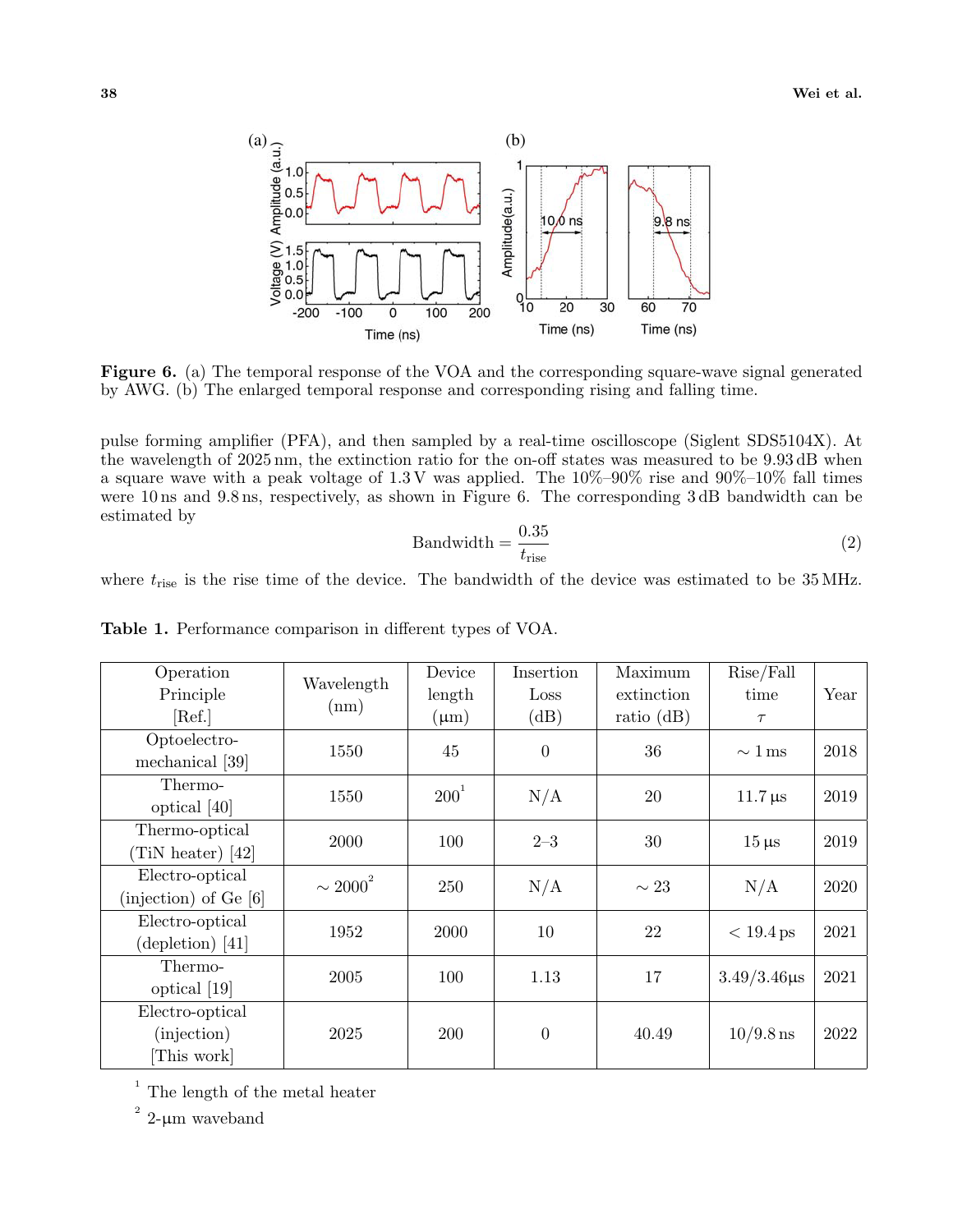#### **Progress In Electromagnetics Research, Vol. 174, 2022 39**

Although the modulation speed of this VOA is not comparable with the plasmonic hybrid waveguides or graphene hybrid waveguides, the low insertion loss, CMOS-compatibility of our proposed scheme is beneficial for 2-µm large-scale integrated systems. Moreover, by embedding a passive-circuit equalizer, the bandwidth of the VOA can be further improved [48].

We draw a direct comparison between our VOA and other attenuator modulation approaches operating at 1550-nm and  $2-\mu m$  waveband in Table 1 considering the device length (the length of tuning region), insertion loss, maximum extinction ratio, rise/fall time, drive voltage, drive current, and year. The PIN-junction-embedded VOA in this work demonstrated a faster response time than that utilizing optoelectro-mechanical or thermo-optical effect. Meanwhile, an extinction ratio of 40.49 dB within a compact device length of  $200 \mu m$  was demonstrated in this work. This VOA achieved a high extinction ratio and moderate modulation speed within a compact device length.

# **5. CONCLUSION**

In conclusion, we designed and fabricated PIN-junction-based silicon VOAs at the TDFA band by utilizing plasma dispersion effect. The PIN-integrated VOA at the TDFA band exhibited a negligible insertion loss and a large modulation depth of 40.49 dB. Cavity-enhanced attenuation was observed for the first time to the best of our knowledge. The attenuators could achieve an attenuation of more than 50 dB due to the Fresnel reflection induced by a high concentration of injected carriers. The attenuator is much faster than conventional thermo-optic attenuators and could achieve both 10%–90% rise time and 90%–10% fall time less than ten nanoseconds. We believe that the absorption-modulation scheme proposed in this paper is a significant pavement for designing a reconfigurable photonic integrated circuit at the TDFA band.

# **FUNDING**

This work was supported by the National Key Research and Development Program of China (Grant Number 2019YFB2203003), National Natural Science Foundation of China (Grant Numbers 91950204 and 61975179), Open Fund of the State Key Laboratory of Integrated Optoelectronics (Grant Number IOSKL2020KF05), and the Fundamental Research Funds for the Central Universities (Grant Number 2021QNA5007).

# **ACKNOWLEDGMENT**

The authors would like to acknowledge the fabrication and simulation software (Lumerical) support from the Institute of Microelectronics of the Chinese Academy of Sciences, ZJU Micro-Nano Fabrication Center in Zhejiang University, and Westlake Center for Micro/Nano Fabrication in Westlake University.

# **AUTHOR CONTRIBUTIONS**

L.H., B.T., and L.L. conceived the project. M.W., H.M., C.S., C.Z., Y.Y., P.Z., R.L., J.L., and B.T. fabricated these devices. M.W. performed optical and optoelectronic measurements. M.W., H.M., C.S., H.L., and B.T. analyzed the data and wrote the manuscript. All authors commented on the manuscript.

#### **DISCLOSURES**

The authors declare no conflicts of interest.

# **REFERENCES**

1. Shen, W., J. Du, L. Sun, C. Wang, Y. Zhu, K. Xu, B. Chen, and Z. He, "Low-latency and high-speed hollow-core fiber optical interconnection at 2-micron waveband," *Journal of Lightwave Technology*, Vol. 38, No. 15, 3874–3882, 2020.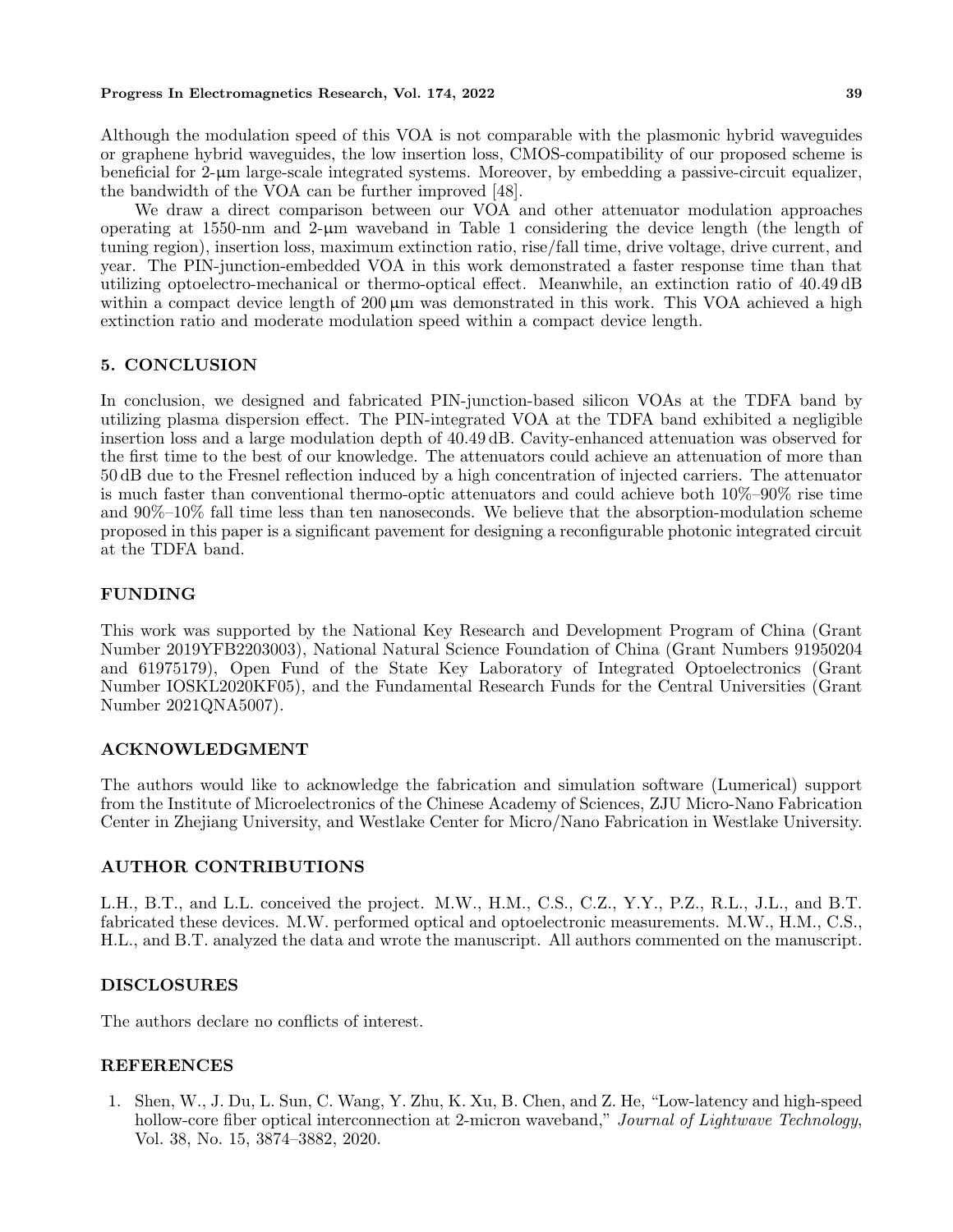- 2. Li, Z., A. M. Heidt, J. M. O. Daniel, Y. Jung, S. U. Alam, and D. J. Richardson, "Thulium-doped fiber amplifier for optical communications at  $2 \mu m$ ," *Optics Express*, Vol. 21, No. 8, 9289–9297, 2013.
- 3. Soref, R., "Mid-infrared photonics in silicon and germanium," *Nature Photonics*, Vol. 4, No. 8, 495–497, 2010.
- 4. Soref, R., "Enabling 2 µm communications," *Nature Photonics*, Vol. 9, No. 6, 358–359, 2015.
- 5. Takenaka, M., Z. Zhao, C. P. Ho, T. Fujigaki, K. Toprasertpong, and S. Takagi, "Germanium midinfrared integrated photonics on geoi platform," *Conference on Lasers and Electro-Optics*, Optical Society of America, San Jose, California, 2021.
- 6. Zhao, Z., C. P. Ho, Q. Li, Z. Lin, K. Toprasertpong, S. Takagi, and M. Takenaka, "Efficient midinfrared germanium variable optical attenuator fabricated by spin-on-glass doping," *Journal of Lightwave Technology*, Vol. 38, No. 17, 4808–4816, 2020.
- 7. Kang, J., M. Takenaka, and S. Takagi, "Novel Ge waveguide platform on Ge-on-insulator wafer for mid-infrared photonic integrated circuits," *Optics Express*, Vol. 24, No. 11, 11855–11864, 2016.
- 8. Li, X., J. X. B. Sia, W. Wang, Z. Qiao, X. Guo, G. I. Ng, Y. Zhang, Z. Niu, C. Tong, H. Wang, and C. Liu, "Phase noise reduction of a  $2 \mu m$  passively mode-locked laser through hybrid III-V/silicon integration," *Optica*, Vol. 8, No. 6, 855–860, 2021.
- 9. Shen, W., P. Zeng, Z. Yang, D. Xia, J. Du, B. Zhang, K. Xu, Z. He, and Z. Li, "Chalcogenide glass photonic integration for improved 2 µm optical interconnection," *Photonics Research*, Vol. 8, No. 9, 1484–1490, 2020.
- 10. Lin, H., Y. Song, Y. Huang, D. Kita, S. Deckoff-Jones, K. Wang, L. Li, J. Li, H. Zheng, Z. Luo, H. Wang, S. Novak, A. Yadav, C.-C. Huang, R.-J. Shiue, D. Englund, T. Gu, D. Hewak, K. Richardson, J. Kong, and J. Hu, "Chalcogenide glass-on-graphene photonics," *Nature Photonics*, Vol. 11, No. 12, 798–805, 2017.
- 11. Han, Z., P. Lin, V. Singh, L. Kimerling, J. Hu, K. Richardson, A. Agarwal, and D. T. H. Tan, "On-chip mid-infrared gas detection using chalcogenide glass waveguide," *Applied Physics Letters*, Vol. 108, No. 14, 141106, 2016.
- 12. Sadiq, M. U., H. Zhang, J.O. Callaghan, B. Roycroft, N. Kavanagh, K. Thomas, A. Gocalinska, Y. Chen, T. Bradley, J.R. Hayes, Z. Li, S. U. Alam, F. Poletti, M. N. Petrovich, D. J. Richardson, E. Pelucchi, P. O. Brien, F. H. Peters, F. Gunning, and B. Corbett, "40 Gb/s WDM transmission over 1.15-km HC-PBGF using an InP-based Mach-Zehnder modulator at 2 µm," *Journal of Lightwave Technology*, Vol. 34, No. 8, 1706–1711, 2016.
- 13. Yang, C.-A., S.-W. Xie, Y. Zhang, J.-M. Shang, S.-S. Huang, Y. Yuan, F.-H. Shao, Y. Zhang, Y.-Q. Xu, and Z.-C. Niu, "High-power, high-spectral-purity GaSb-based laterally coupled distributed feedback lasers with metal gratings emitting at 2 µm," *Applied Physics Letters*, Vol. 114, No. 1, 021102, 2019.
- 14. Wang, R., S. Sprengel, G. Boehm, R. Baets, M.-C. Amann, and G. Roelkens, "Broad wavelength coverage 2.3 µm III-V-on-silicon DFB laser array," *Optica*, Vol. 4, No. 8, 972–975, 2017.
- 15. Ackert, J. J., D. J. Thomson, L. Shen, A. C. Peacock, P. E. Jessop, G. T. Reed, G. Z. Mashanovich, and A. P. Knights, "High-speed detection at two micrometres with monolithic silicon photodiodes," *Nature Photonics*, Vol. 9, No. 6, 393–396, 2015.
- 16. Cao, W., D. Hagan, D.J. Thomson, M. Nedeljkovic, C. G. Littlejohns, A. Knights, S.-U. Alam, J. Wang, F. Gardes, W. Zhang, S. Liu, K. Li, M. S. Rouifed, G. Xin, W. Wang, H. Wang, G. T. Reed, and G. Z. Mashanovich, "High-speed silicon modulators for the 2 µm wavelength band," *Optica*, Vol. 5, No. 9, 1055–1062, 2018.
- 17. Hattasan, N., B. Kuyken, F. Leo, E. M. P. Ryckeboer, D. Vermeulen, and G. Roelkens, "Highefficiency SOI fiber-to-chip grating couplers and low-loss waveguides for the short-wave infrared," *IEEE Photonics Technology Letters*, Vol. 24, No. 17, 1536–1538, 2012.
- 18. Ma, H., H. Yang, B. Tang, M. Wei, J. Li, J. Wu, P. Zhang, C. Sun, L. Li, and H. Lin, "Passive devices at  $2 \mu m$  wavelength on  $200 \text{ mm}$  CMOS-compatible silicon photonics platform [Invited]," *Chinese Optics Letters*, Vol. 19, No. 7, 071301, 2021.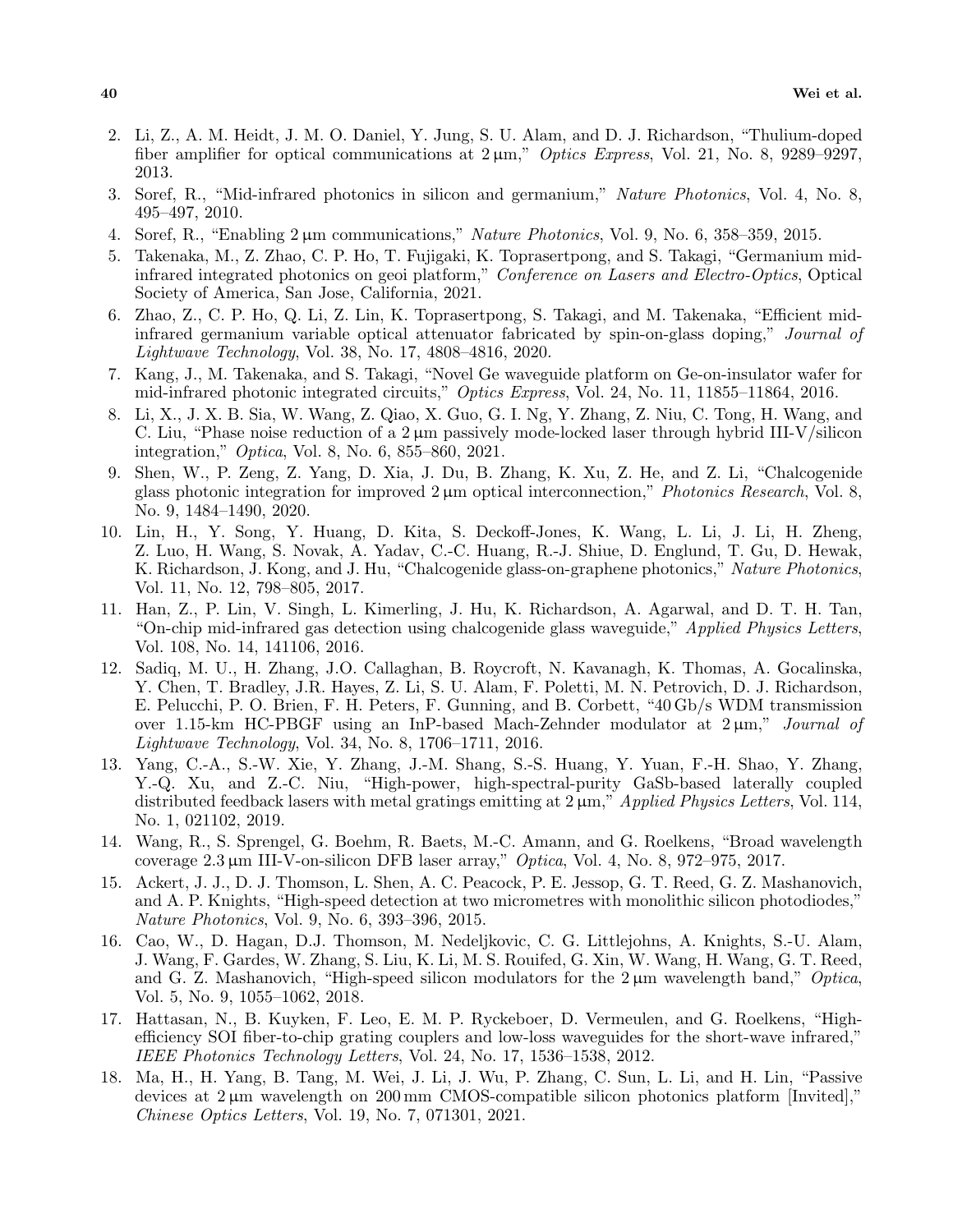- 19. Zhong, C., H. Ma, C. Sun, M. Wei, Y. Ye, B. Tang, P. Zhang, R. Liu, J. Li, L. Li, and H. Lin, "Fast thermo-optical modulators with doped-silicon heaters operating at 2 µm," *Optics Express*, Vol. 29, No. 15, 23508–23516, 2021.
- 20. Wang, Z., Y. Liu, Z. Wang, Y. Liu, J. Du, Q. Song, and K. Xu, "Ultra-broadband 3 dB power splitter from 1.55 to 2 µm wave band," *Optics Letters*, Vol. 46, No. 17, 4232–4235, 2021.
- 21. Guo, J., J. Li, C. Liu, Y. Yin, W. Wang, Z. Ni, Z. Fu, H. Yu, Y. Xu, Y. Shi, Y. Ma, S. Gao, L. Tong, and D. Dai, "High-performance silicon-graphene hybrid plasmonic waveguide photodetectors beyond 1.55 µm," *Light: Science* & *Applications*, Vol. 9, No. 1, 29, 2020.
- 22. Duan, F., K. Chen, D. Chen, and Y. Yu, "Low-power and high-speed 2*×*2 thermo-optic MMI-MZI switch with suspended phase arms and heater-on-slab structure," *Optics Letters*, Vol. 46, No. 1, 234–237, 2021.
- 23. Jain, P., A. K. Singh, J.K. Pandey, S. Bansal, N. Sardana, S. Kumar, N. Gupta, and A. K. Singh, "An ultrathin compact polarization-sensitive triple-band microwave metamaterial absorber," *Journal of Electronic Materials*, Vol. 50, No. 3, 1506–1513, 2021.
- 24. Jain, P., A. K. Singh, J. K. Pandey, S. Garg, S. Bansal, M. Agarwal, S. Kumar, N. Sardana, N. Gupta, and A. K. Singh, "Ultra-thin metamaterial perfect absorbers for single-/dual-/multiband microwave applications," *IET Microwaves, Antennas* & *Propagation*, Vol. 14, No. 5, 390–396, 2020.
- 25. Ros, C., N. Youngblood, Z. Cheng, M. Le Gallo, H. P. Pernice Wolfram, C. D. Wright, A. Sebastian, and H. Bhaskaran, "In-memory computing on a photonic platform," *Science Advances*, Vol. 5, No. 1, eaau5759, 2019.
- 26. Cheng, Z. G., C. Rios, W. H. P. Pernice, C. D. Wright, and H. Bhaskaran, "On-chip photonic synapse," *Science Advances*, Vol. 3, No. 9, e1700160, 2017.
- 27. Feldmann, J., N. Youngblood, M. Karpov, H. Gehring, X. Li, M. Stappers, M. Le Gallo, X. Fu, A. Lukashchuk, A. S. Raja, J. Liu, C. D. Wright, A. Sebastian, T. J. Kippenberg, W. H. P. Pernice, and H. Bhaskaran, "Parallel convolutional processing using an integrated photonic tensor core," *Nature*, Vol. 589, No. 7840, 52–58, 2021.
- 28. Sun, C., M. T. Wade, Y. Lee, J. S. Orcutt, L. Alloatti, M. S. Georgas, A. S. Waterman, J. M. Shainline, R. R. Avizienis, S. Lin, B. R. Moss, R. Kumar, F. Pavanello, A. H. Atabaki, H. M. Cook, A. J. Ou, J. C. Leu, Y. H. Chen, K. Asanovic, R. J. Ram, M. A. Popovic, and V. M. Stojanovic, "Single-chip microprocessor that communicates directly using light," *Nature*, Vol. 528, No. 7583, 534–538, 2015.
- 29. Zhang, W. and J. Yao, "A fully reconfigurable waveguide Bragg grating for programmable photonic signal processing," *Nature Communications*, Vol. 9, No. 1, 1396, 2018.
- 30. Zhang, W. and J. Yao, "Photonic integrated field-programmable disk array signal processor," *Nature Communications*, Vol. 11, No. 1, 406, 2020.
- 31. Feldmann, J., N. Youngblood, X. Li, C. D. Wright, H. Bhaskaran, and W. H. P. Pernice, "Integrated 256 cell photonic phase-change memory with 512-bit capacity," *IEEE Journal of Selected Topics in Quantum Electronics*, Vol. 26, No. 1, 1–7, 2020.
- 32. Shen, Y., N. C. Harris, S. Skirlo, M. Prabhu, T. Baehr-Jones, M. Hochberg, X. Sun, S. Zhao, H. Larochelle, D. Englund, and M. Soljačić, "Deep learning with coherent nanophotonic circuits," *Nature Photonics*, Vol. 11, No. 7, 441–446, 2017.
- 33. Feldmann, J., N. Youngblood, C. D. Wright, H. Bhaskaran, and W. H. P. Pernice, "All-optical spiking neurosynaptic networks with self-learning capabilities," *Nature*, Vol. 569, No. 7755, 208– 214, 2019.
- 34. Wu, C., H. Yu, S. Lee, R. Peng, I. Takeuchi, and M. Li, "Programmable phase-change metasurfaces on waveguides for multimode photonic convolutional neural network," *Nature Communications*, Vol. 12, No. 1, 96, 2021.
- 35. Xu, S., J. Wang, H. Shu, Z. Zhang, S. Yi, B. Bai, X. Wang, J. Liu, and W. Zou, "Optical coherent dot-product chip for sophisticated deep learning regression," *Light: Science* & *Applications*, Vol. 10, No. 1, 221, 2021.